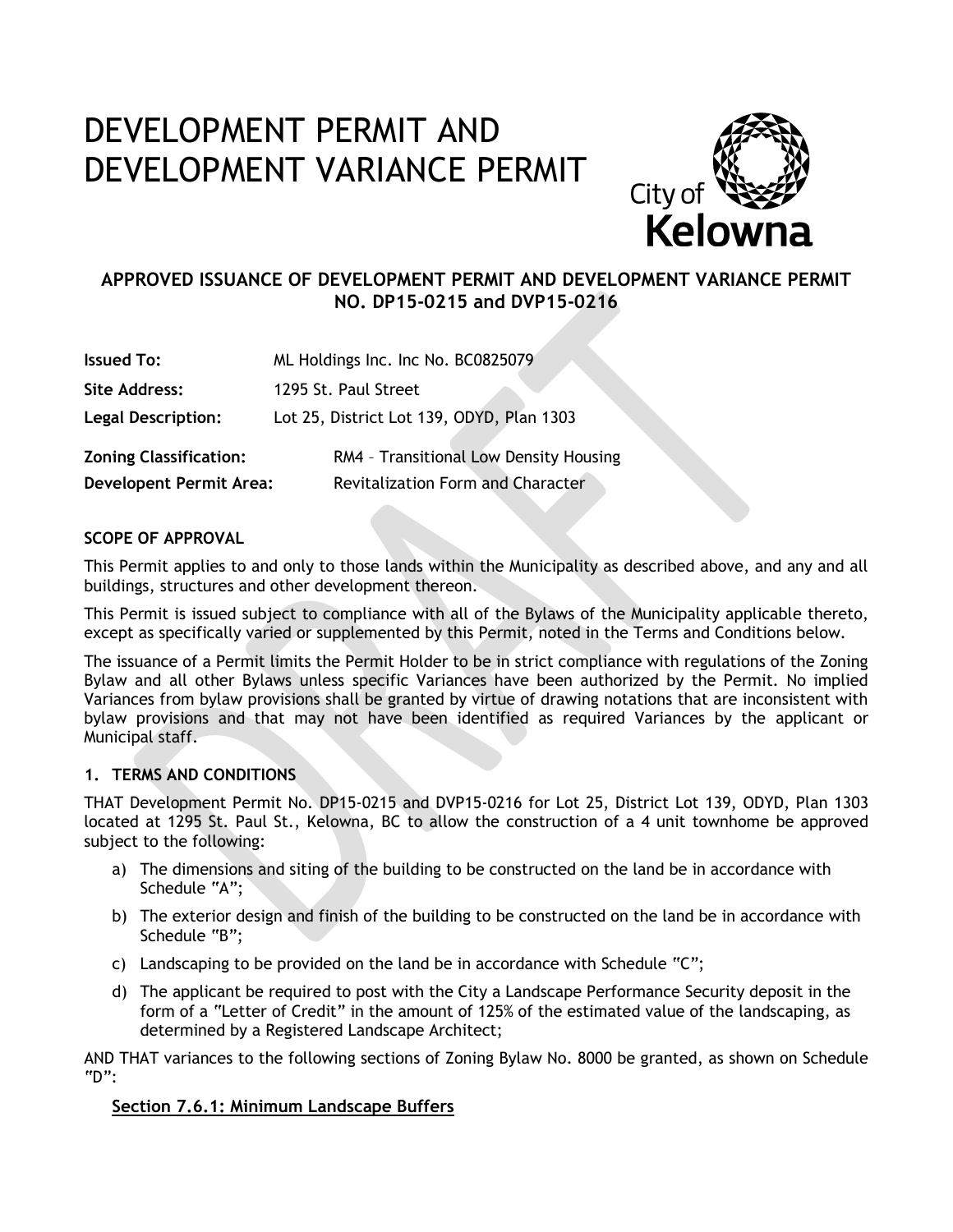To vary the minimum landscape buffer for the front yard and flanking street from Level 2 permitted to Level 1 proposed and to vary the minimum landscape buffer for the rear yard from Level 3 permitted to Level 1 proposed.

# **Section 8.1.11(b): Parking and Loading Size and Ratio**

To vary the minimum parking ratio from 50% full size and 50% medium size permitted to 50% full size, 25% medium size and 25% compact size proposed.

## **Section 13.10.6(b): RM4 – Transitional Low Density Housing Development Regulations**

To vary the maximum site coverage from 50% permitted to 71.3% proposed and to vary the maximum site coverage for buildings, driveways and parking areas from 60% to 73.9%.

### **Section 13.10.6(d): RM4 – Transitional Low Density Housing Development Regulations**

To vary the minimum front yard from 6.0 m permitted to 1.0 m proposed.

# **Section 13.10.6(e): RM4 – Transitional Low Density Housing Development Regulations**

To vary the minimum side yard from 4.5 m permitted to 1.5 m proposed and to vary the minimum flanking street side yard from 4.5 m permitted to 0.8 m proposed.

### **Section 13.10.6(f): RM4 – Transitional Low Density Housing Development Regulations**

To vary the minimum rear yard from 7.5 m permitted to 1.5 m proposed.

AND FURTHER THAT this Development Permit / Development Variance Permit is valid for two (2) years from the date of Council approval, with no opportunity to extend.

#### **2. PERFORMANCE SECURITY**

As a condition of the issuance of this Permit, Council is holding the security set out below to ensure that development is carried out in accordance with the terms and conditions of this Permit. Should any interest be earned upon the security, it shall accrue to the Permit Holder and be paid to the Permit Holder if the security is returned. The condition of the posting of the security is that should the Permit Holder fail to carry out the development hereby authorized, according to the terms and conditions of this Permit within the time provided, the Municipality may use the security to carry out the work by its servants, agents or contractors, and any surplus shall be paid over to the Permit Holder, or should the Permit Holder carry out the development permitted by this Permit within the time set out above, the security shall be returned to the Permit Holder. There is filed accordingly:

- a) Cash in the amount of  $\zeta$  OR
- b) A Certified Cheque in the amount of  $\frac{1}{2}$  OR
- c) An Irrevocable Letter of Credit in the amount of \$ .

Before any bond or security required under this Permit is reduced or released, the Developer will provide the City with a statutory declaration certifying that all labour, material, workers' compensation and other taxes and costs have been paid.

#### **3. DEVELOPMENT**

The land described herein shall be developed strictly in accordance with the terms and conditions and provisions of this Permit and any plans and specifications attached to this Permit that shall form a part hereof.

If the Permit Holder does not commence the development permitted by this Permit within two years of the date of this Permit, this Permit shall lapse. **This Permit IS NOT a Building Permit.**